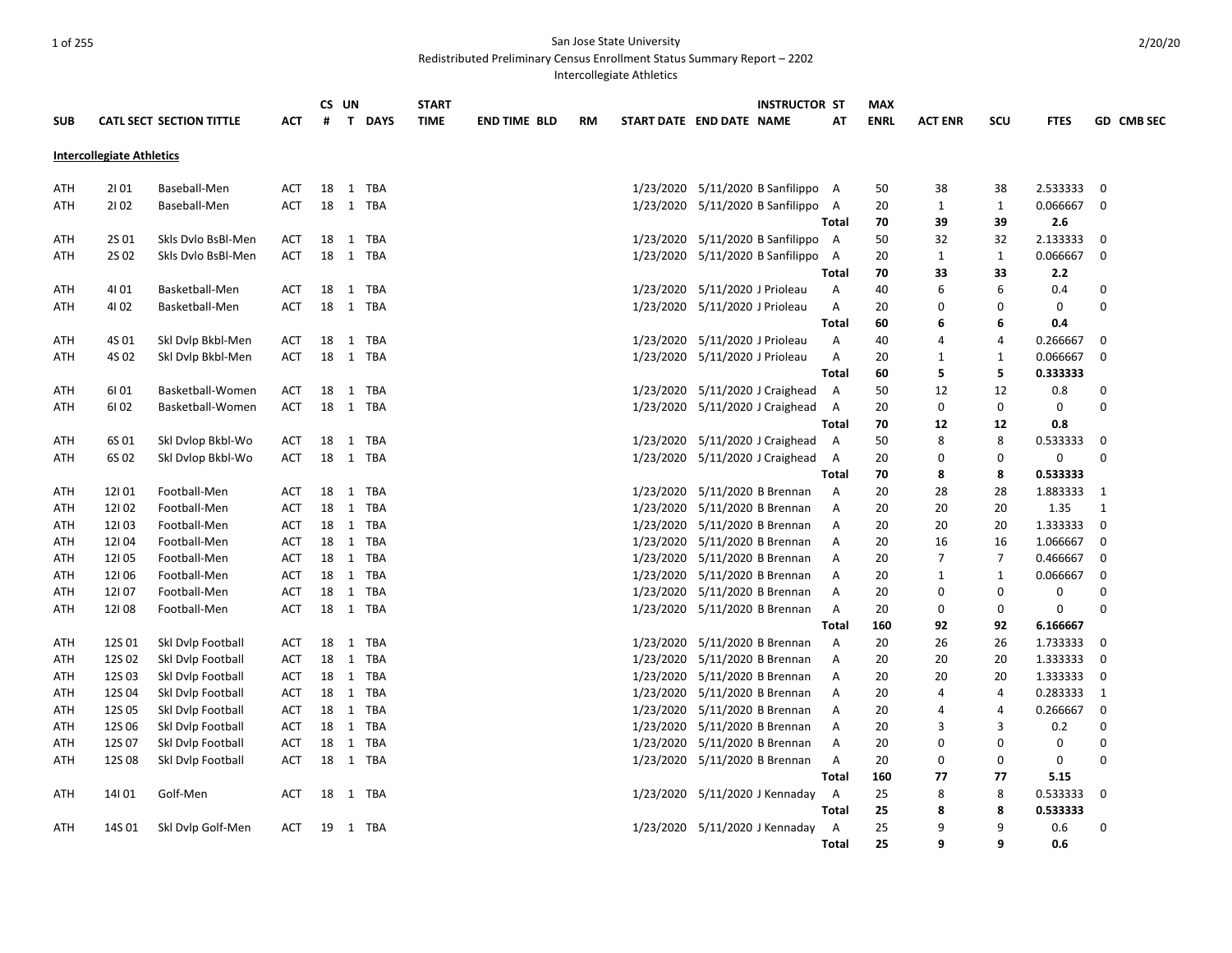# 2 of 255 San Jose State University

Redistributed Preliminary Census Enrollment Status Summary Report – 2202

Intercollegiate Athletics

|            |        |                                 |            | CS UN |  | <b>START</b> |             |                     | <b>INSTRUCTOR ST</b> |                                 | <b>MAX</b>                   |             |                         |                         |              |                         |
|------------|--------|---------------------------------|------------|-------|--|--------------|-------------|---------------------|----------------------|---------------------------------|------------------------------|-------------|-------------------------|-------------------------|--------------|-------------------------|
| <b>SUB</b> |        | <b>CATL SECT SECTION TITTLE</b> | ACT        | #     |  | T DAYS       | <b>TIME</b> | <b>END TIME BLD</b> | RM                   | START DATE END DATE NAME        | AT                           | <b>ENRL</b> | <b>ACT ENR</b>          | scu                     | <b>FTES</b>  | GD CMB SEC              |
| <b>ATH</b> | 16101  | Golf-Women                      | <b>ACT</b> | 19    |  | 1 TBA        |             |                     |                      | 1/23/2020 5/11/2020 D Dormann   | A                            | 25          | $\overline{7}$          | $\overline{7}$          | 0.466667     | $\mathbf 0$             |
|            |        |                                 |            |       |  |              |             |                     |                      |                                 | <b>Total</b>                 | 25          | $\overline{\mathbf{z}}$ | $\overline{\mathbf{z}}$ | 0.466667     |                         |
| ATH        | 16S 01 | Skl Dvlp Golf-Wo                | ACT        |       |  | 19 1 TBA     |             |                     |                      | 1/23/2020 5/11/2020 D Dormann A |                              | 25          | 6                       | 6                       | 0.4          | 0                       |
|            |        |                                 |            |       |  |              |             |                     |                      |                                 | <b>Total</b>                 | 25          | 6                       | 6                       | 0.4          |                         |
| ATH        | 20101  | Gymnastics-Women                | <b>ACT</b> | 19    |  | 1 TBA        |             |                     |                      | 1/23/2020 5/11/2020 J Bowers    | $\mathsf{A}$                 | 50          | 13                      | 13                      | 0.866667     | $\mathbf 0$             |
|            |        |                                 |            |       |  |              |             |                     |                      |                                 | <b>Total</b>                 | 50          | 13                      | 13                      | 0.866667     |                         |
| ATH        | 20S 01 | Skls Dylp Gym-Wo                | <b>ACT</b> | 19    |  | 1 TBA        |             |                     |                      | 1/23/2020 5/11/2020 J Bowers    | $\mathsf{A}$                 | 20          | 11                      | 11                      | 0.733333     | 0                       |
|            |        |                                 |            |       |  |              |             |                     |                      |                                 | <b>Total</b>                 | 20          | 11                      | 11                      | 0.733333     |                         |
| ATH        | 26101  | Tennis-Women                    | <b>ACT</b> |       |  | 19 1 TBA     |             |                     |                      | 1/23/2020 5/11/2020 C Skorupka  | A                            | 40          | 3                       | 3                       | $0.2\,$      | $\mathbf 0$             |
|            |        |                                 |            |       |  |              |             |                     |                      |                                 | <b>Total</b>                 | 40          | 3                       | 3                       | 0.2          |                         |
| ATH        | 26S01  | Skl Dvlp Ten-Wo                 | ACT        | 19    |  | 1 TBA        |             |                     |                      | 1/23/2020 5/11/2020 C Skorupka  | A                            | 40          | $\mathbf{1}$            | $\mathbf{1}$            | 0.066667     | 0                       |
|            |        |                                 |            |       |  |              |             |                     |                      |                                 | <b>Total</b>                 | 40          | 1                       | $\mathbf{1}$            | 0.066667     |                         |
| ATH        | 30101  | Soccer-Men                      | <b>ACT</b> | 19    |  | 1 TBA        |             |                     |                      | 1/23/2020 5/11/2020 S Tobin     | A                            | 50          | 25                      | 25                      | 1.666667     | 0                       |
|            |        |                                 |            |       |  |              |             |                     |                      |                                 | <b>Total</b>                 | 50          | 25                      | 25                      | 1.666667     |                         |
| ATH        | 30S 01 | Skls Dvlp Soccer                | ACT        |       |  | 19 1 TBA     |             |                     |                      | 1/23/2020 5/11/2020 S Tobin     | A                            | 50          | 19                      | 19                      | 1.266667     | $\overline{\mathbf{0}}$ |
|            |        |                                 |            |       |  |              |             |                     |                      |                                 | Total                        | 50<br>50    | 19<br>27                | 19<br>27                | 1.266667     | 0                       |
| ATH        | 32101  | Softball-Women                  | ACT        | 18    |  | 1 TBA        |             |                     |                      | 1/23/2020 5/11/2020 C Turner    | $\mathsf{A}$<br><b>Total</b> | 50          | 27                      | 27                      | 1.8<br>1.8   |                         |
| ATH        | 32S01  | Ski Dylp Sftbl Wo               | ACT        | 18    |  | 1 TBA        |             |                     |                      | 1/23/2020 5/11/2020 C Turner    | A                            | 50          | 23                      | 23                      | 1.533333     | $\mathbf 0$             |
|            |        |                                 |            |       |  |              |             |                     |                      |                                 | <b>Total</b>                 | 50          | 23                      | 23                      | 1.533333     |                         |
| ATH        | 34101  | Swimming-Women                  | ACT        |       |  | 19 1 TBA     |             |                     |                      | 1/23/2020 5/11/2020 S Hopkins   | $\overline{A}$               | 50          | 14                      | 14                      | 0.933333     | $\overline{\mathbf{0}}$ |
|            |        |                                 |            |       |  |              |             |                     |                      |                                 | <b>Total</b>                 | 50          | 14                      | 14                      | 0.933333     |                         |
| ATH        | 34S 01 | Skl Dvlp Swim-Wo                | <b>ACT</b> | 19    |  | 1 TBA        |             |                     |                      | 1/23/2020 5/11/2020 S Hopkins   | Α                            | 50          | 6                       | 6                       | 0.4          | $\pmb{0}$               |
|            |        |                                 |            |       |  |              |             |                     |                      |                                 | <b>Total</b>                 | 50          | 6                       | 6                       | 0.4          |                         |
| ATH        | 36101  | Volleyball-Women                | ACT        | 18    |  | 1 TBA        |             |                     |                      | 1/23/2020 5/11/2020 D Gregory   | A                            | 50          | 19                      | 19                      | 1.283333     | $\overline{1}$          |
|            |        |                                 |            |       |  |              |             |                     |                      |                                 | <b>Total</b>                 | 50          | 19                      | 19                      | 1.283333     |                         |
| ATH        | 36S01  | Skls Dvlp Vlybl-Wo              | ACT        |       |  | 18 1 TBA     |             |                     |                      | 1/23/2020 5/11/2020 D Gregory   | $\overline{A}$               | 20          | 13                      | 13                      | 0.866667 0   |                         |
|            |        |                                 |            |       |  |              |             |                     |                      |                                 | <b>Total</b>                 | 20          | 13                      | 13                      | 0.866667     |                         |
| ATH        | 42101  | <b>Cross Country Wmn</b>        | <b>ACT</b> |       |  | 18 1 TBA     |             |                     |                      | 1/23/2020 5/11/2020 B Wick      | A                            | 30          | 15                      | 15                      | 1.016667 1   |                         |
|            |        |                                 |            |       |  |              |             |                     |                      |                                 | Total                        | 30          | 15                      | 15                      | 1.016667     |                         |
| ATH        | 42S 01 | Skls Dvlp Crs Ctry              | ACT        |       |  | 18 1 TBA     |             |                     |                      | 1/23/2020 5/11/2020 B Wick      | A                            | 30          | 9                       | 9                       | 0.616667     | $\overline{1}$          |
|            |        |                                 |            |       |  |              |             |                     |                      |                                 | Total                        | 30          | 9                       | 9                       | 0.616667     |                         |
| ATH        | 44101  | Soccer Women                    | ACT        |       |  | 18 1 TBA     |             |                     |                      | 1/23/2020 5/11/2020 L Hanson    | $\overline{A}$               | 30          | 23                      | 23                      | 1.533333     | 0                       |
|            |        |                                 |            |       |  |              |             |                     |                      |                                 | <b>Total</b>                 | 30          | 23                      | 23                      | 1.533333     |                         |
| ATH        | 44S 01 | Skls Dvlp Soccer W              | ACT        |       |  | 18 1 TBA     |             |                     |                      | 1/23/2020 5/11/2020 L Hanson    | A                            | 30          | 15                      | 15                      | $\mathbf{1}$ | 0                       |
|            |        |                                 |            |       |  |              |             |                     |                      |                                 | <b>Total</b>                 | 30          | 15                      | 15                      | $\mathbf{1}$ |                         |
| ATH        | 46I01  | Water Polo Women                | ACT        | 18    |  | 1 TBA        |             |                     |                      | 1/23/2020 5/11/2020 B Harberts  | A                            | 30          | 27                      | 27                      | 1.8          | 0                       |
|            |        |                                 |            |       |  |              |             |                     |                      |                                 | Total                        | 30          | 27                      | 27                      | 1.8          |                         |
| ATH        | 46S 01 | Skls Dvlp Wtr Plo               | ACT        |       |  | 18 1 TBA     |             |                     |                      | 1/23/2020 5/11/2020 B Harberts  | $\overline{A}$               | 30          | 21                      | 21                      | 1.4          | $\mathbf 0$             |
|            |        |                                 |            |       |  |              |             |                     |                      |                                 | <b>Total</b>                 | 30          | 21                      | 21                      | 1.4          |                         |
| ATH        | 48101  | <b>Cross Country Men</b>        | ACT        |       |  | 18 1 TBA     |             |                     |                      | 1/23/2020 5/11/2020 B Wick      | A                            | 20          | 14                      | 14                      | 0.933333     | 0                       |
|            |        |                                 |            |       |  |              |             |                     |                      |                                 | <b>Total</b>                 | 20          | 14                      | 14                      | 0.933333     |                         |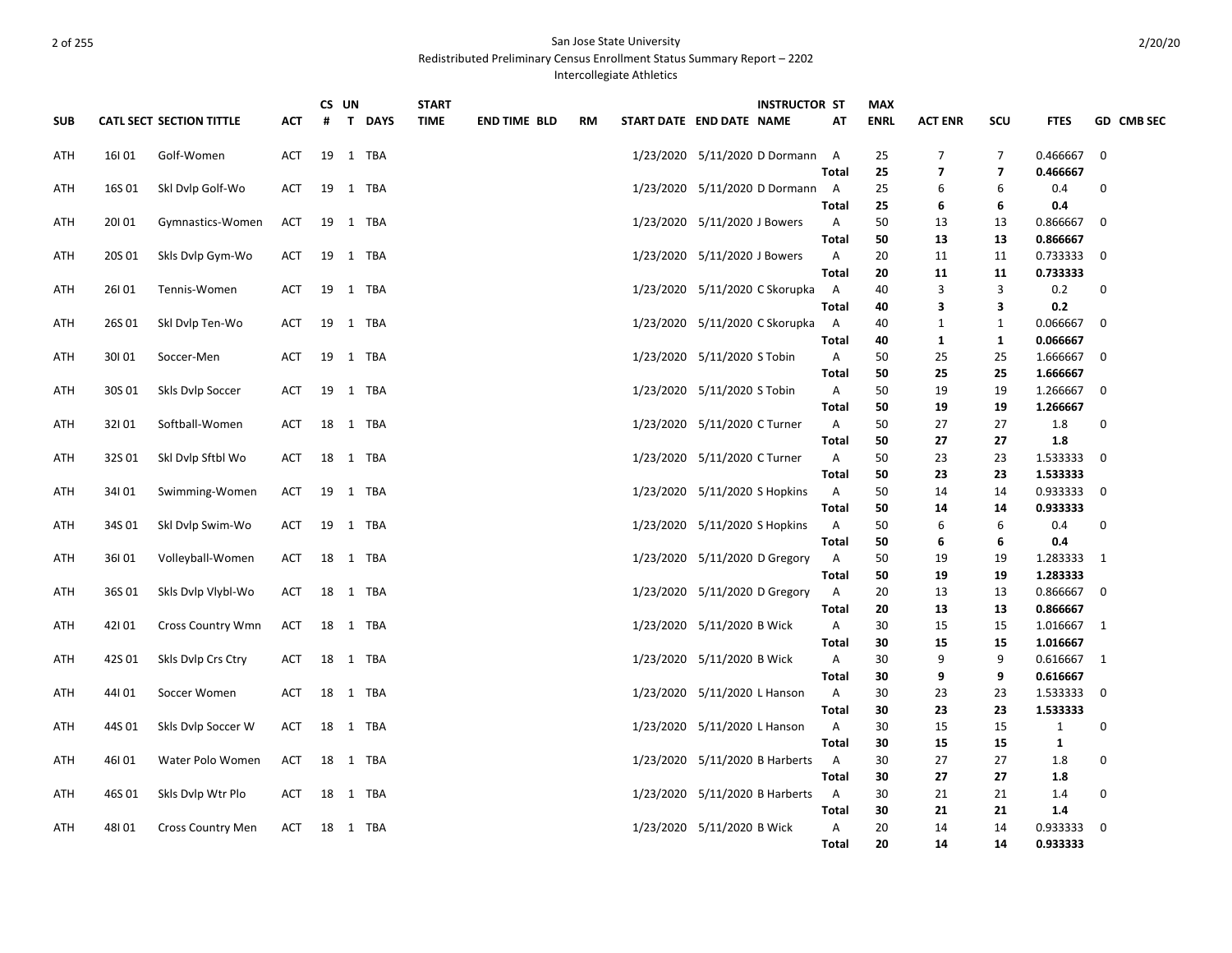### **3** of 255 San Jose State University

Redistributed Preliminary Census Enrollment Status Summary Report – 2202

Intercollegiate Athletics

|            |                                 |              | CS UN |             | <b>START</b> |                     |    |                            | <b>INSTRUCTOR ST</b>            |       | <b>MAX</b>  |                |     |             |            |
|------------|---------------------------------|--------------|-------|-------------|--------------|---------------------|----|----------------------------|---------------------------------|-------|-------------|----------------|-----|-------------|------------|
| <b>SUB</b> | <b>CATL SECT SECTION TITTLE</b> | ACT          |       | <b>DAYS</b> | <b>TIME</b>  | <b>END TIME BLD</b> | RM | START DATE END DATE NAME   |                                 | AT    | <b>ENRL</b> | <b>ACT ENR</b> | scu | <b>FTES</b> | GD CMB SEC |
| <b>ATH</b> | Skls Dvlp Crs Ctry<br>48S 01    | ACT 18 1 TBA |       |             |              |                     |    | 1/23/2020 5/11/2020 B Wick |                                 | $A$ . | - 20        | 12             | 12  | 0.8         |            |
|            |                                 |              |       |             |              |                     |    |                            |                                 | Total | -20         | 12             | 12  | 0.8         |            |
|            |                                 |              |       |             |              |                     |    |                            | Intercollegiate Athletics Total |       | 1560        | 612            | 612 | 40.9        |            |